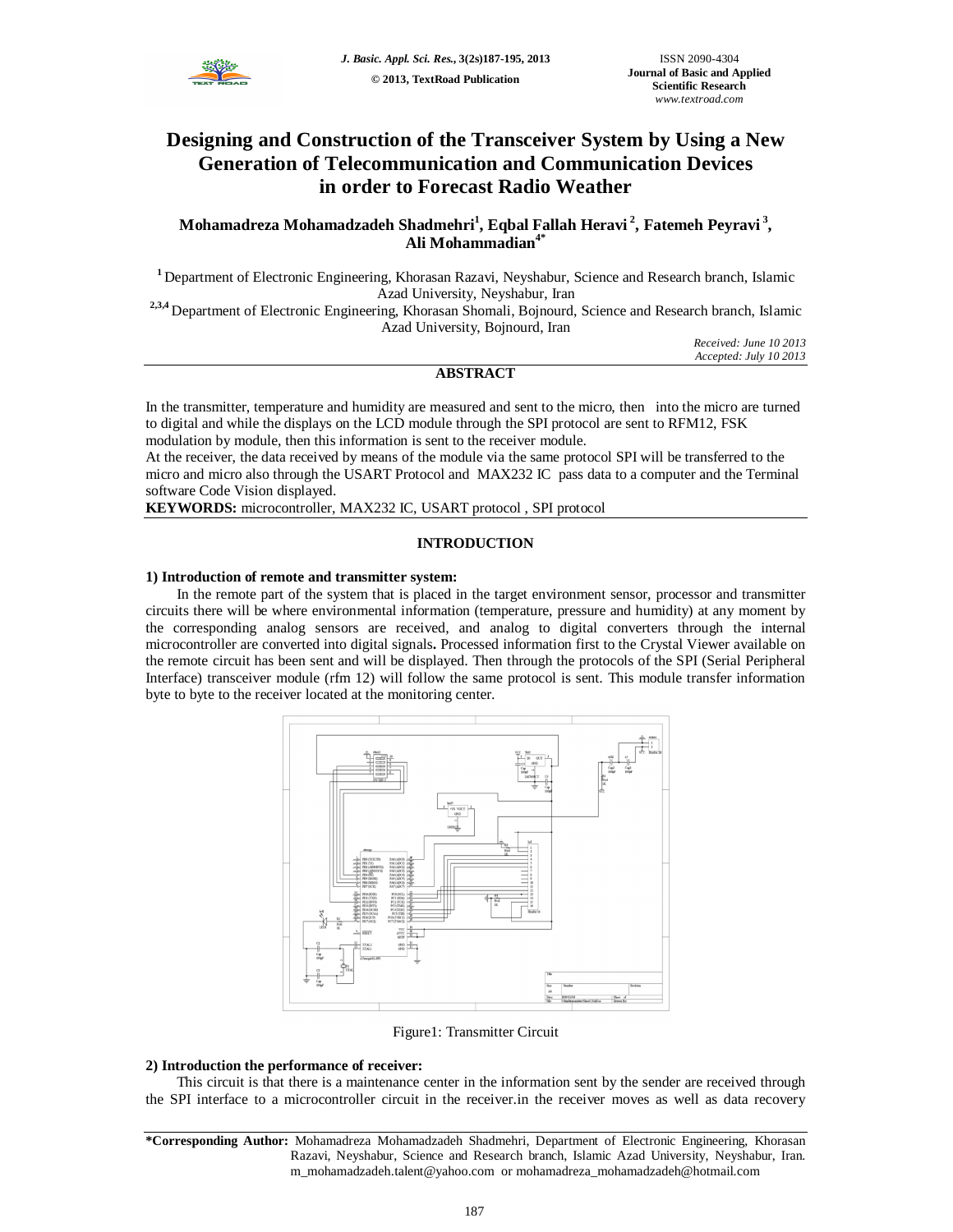through the Max232 IC connected to RS232 port to the PC then the information received through the special online software is displayed.

One advantage of this circuit is that it can be created with a small change on the circuit at any given moment than to have the remote management and monitoring circuit.



Figure2: Receiver Circuit

#### **3) Transmitter program :**

As was already stated in the sender's information circuit temperature, pressure and humidity sensors, analog to digital converter with corresponding micro reads and then to send the sender module as well as character LCD display to be sent to. For micro planning beginning with software Code wizard the following required codes active for:

#### **4) Define chip and Crystal :**

select the 4MHZ clock frequency and ATmega16L from chip type window**.**

| CodeWizardAVR - untitled.cwp                                                                                                                                                                                                 |
|------------------------------------------------------------------------------------------------------------------------------------------------------------------------------------------------------------------------------|
| File Help                                                                                                                                                                                                                    |
| USART   Analog Comparator   ADC   SPI<br>12C<br>1 Wire<br>2 Wire (12C)<br>LCD.<br>Bit-Banged   Project Information<br>Chip<br>Ports<br>External IRQ<br>Timers<br>ATmega16L<br>Chip:<br>Clock: 4.000000<br>$\frac{1}{24}$ MHz |
| <b>Check Reset Source</b><br>Program Type:                                                                                                                                                                                   |
| Application                                                                                                                                                                                                                  |
|                                                                                                                                                                                                                              |

Figure3: Set the chip in code wizard

## **5) Input and Output ports:**

Of the Windows Port, the status of the input and output ports. In this case, according to the module base is connected the transmitter to port B, base required to define output port B.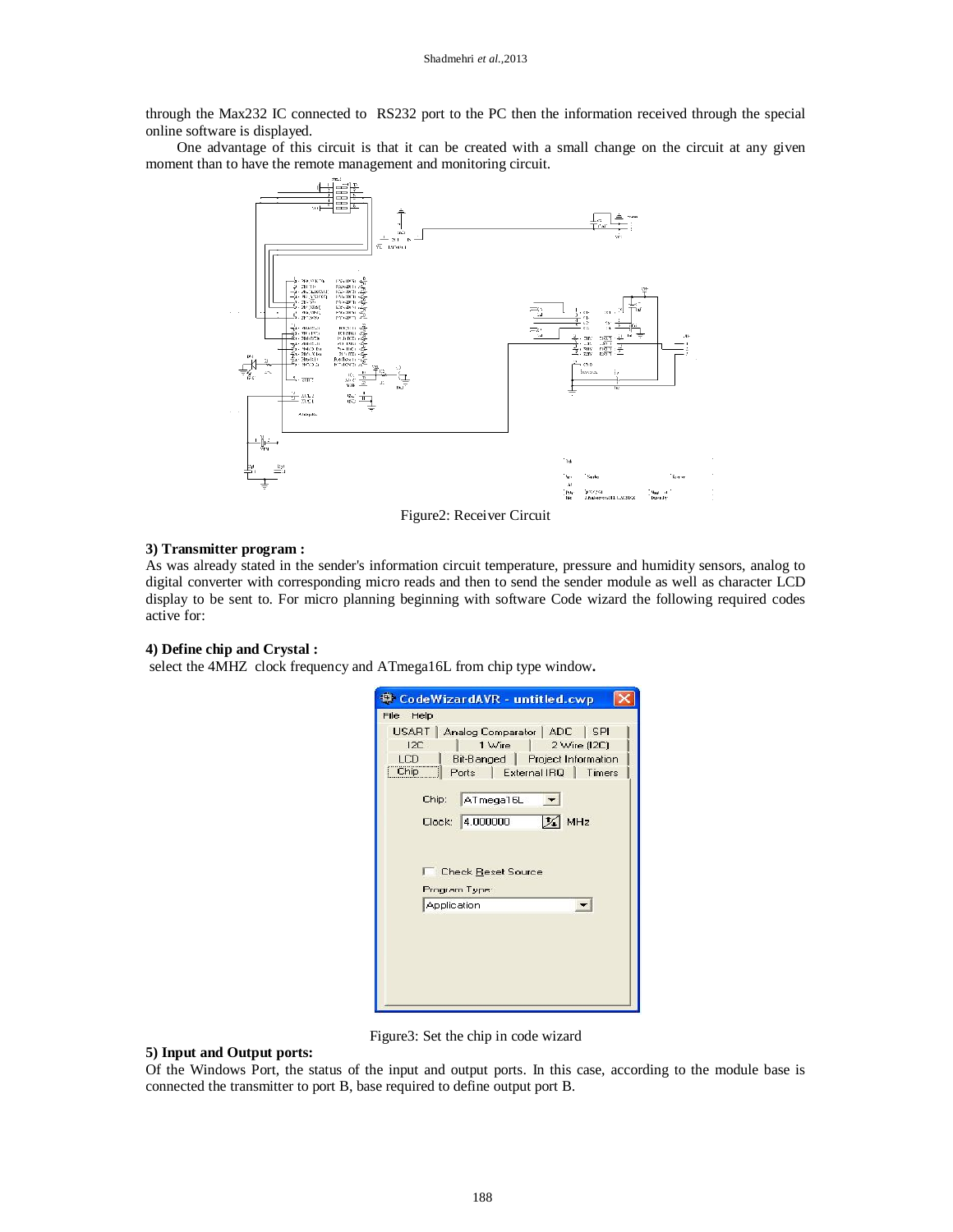|      | USART   Analog Comparator   ADC   | I SPI                            |
|------|-----------------------------------|----------------------------------|
| 12C  | 1 Wire                            | 2 Wire (12C)                     |
| LCD. |                                   | Bit-Banged   Project Information |
| Chip | Ports                             | External IRQ   Timers            |
|      | Port A   Port B   Port C   Port D |                                  |
|      | Data Direction                    | Pullup/Output Value              |
|      | Bit 0<br>ln                       | Bit 0<br>ΤI                      |
|      | Rit 1<br>ln                       | T <sub>1</sub><br>Bit 1          |
|      | Bit 2<br>In.                      | Bit 2<br>ΤI                      |
|      | Bit 3<br>ln                       | Bit 3<br>T.                      |
|      | Bit 4<br>ln                       | T<br>Bit 4                       |
|      | <b>Bit 5</b><br>In.               | Bit 5<br>T I                     |
|      | Bit 6<br>In.                      | T <sub>1</sub><br>Bit 6          |
|      | Bit 7<br>In                       | T I<br>Bit 7                     |
|      |                                   |                                  |

#### **6) External interrupts:**

In the transmitter circuit for synchronize modules sender and micro need a source of external interruptions that required settings of External IRQ window.

Figure5: Set the external interrupt

After doing the above steps of Windows File option to select Generate Save and Exit. After you create these codes by Code Vision Avr turn to write the main program. To do this first to ease the initial definitions as well as a series of calls to the functions required to be carried out as follows:

| // Alphanumeric LCD Module functions                                                                                                                                                                                                                                      | <b>PORTB</b><br>#define PORT SDO                 |
|---------------------------------------------------------------------------------------------------------------------------------------------------------------------------------------------------------------------------------------------------------------------------|--------------------------------------------------|
| $\#asm$                                                                                                                                                                                                                                                                   | #define PIN SDO<br><b>PINB</b>                   |
| .equ $\_\$ lcd $\_\text{port}=0x15$ ; PORTC                                                                                                                                                                                                                               | #define DDR SDO<br><b>DDRB</b>                   |
| # <sub>endasm</sub>                                                                                                                                                                                                                                                       | #define PORT IRO<br><b>PORTD</b>                 |
| #include $\langle$ clcd.h $\rangle$                                                                                                                                                                                                                                       | #define PIN IRO<br><b>PIND</b>                   |
| #include $\le$ mega16.h>                                                                                                                                                                                                                                                  | #define DDR IRO<br><b>DDRD</b>                   |
| $\#$ include <stdlib.h></stdlib.h>                                                                                                                                                                                                                                        | #define PORT DATA<br><b>PORTD</b>                |
| //#include $\lt$ stdio.h>                                                                                                                                                                                                                                                 | #define PIN DATA<br><b>PIND</b>                  |
| $\#$ include <delay.h></delay.h>                                                                                                                                                                                                                                          | <b>DDRD</b><br>#define DDR DATA                  |
| $//\#include$ $\leq$ $\leq$ $\leq$ $\leq$ $\leq$ $\leq$ $\leq$ $\leq$ $\leq$ $\leq$ $\leq$ $\leq$ $\leq$ $\leq$ $\leq$ $\leq$ $\leq$ $\leq$ $\leq$ $\leq$ $\leq$ $\leq$ $\leq$ $\leq$ $\leq$ $\leq$ $\leq$ $\leq$ $\leq$ $\leq$ $\leq$ $\leq$ $\leq$ $\leq$ $\leq$ $\leq$ | #define PB7<br>$7/ -$                            |
| #include $\langle \text{math.h}\rangle$                                                                                                                                                                                                                                   | $\#$ define PB6<br>6/1                           |
| $\mathbf{0}$<br>$\#$ define DDR IN                                                                                                                                                                                                                                        | #define RFXX SCK<br>7/1                          |
| #define DDR OUT<br>$\mathbf{1}$                                                                                                                                                                                                                                           | #define RFXX SDO<br>$6$ // RF PORT               |
| #define PORT SEL<br><b>PORTB</b>                                                                                                                                                                                                                                          | #define RFXX SDI<br>5/1                          |
| #define PIN SEL<br><b>PINB</b>                                                                                                                                                                                                                                            | #define RFXX SEL<br>$4$ //                       |
| #define DDR SEL<br><b>DDRB</b>                                                                                                                                                                                                                                            | #define NC<br>1/1                                |
| #define PORT SDI<br><b>PORTB</b>                                                                                                                                                                                                                                          | #define PB0<br>$0/1$ -- $/$                      |
| #define PIN SDI<br><b>PINB</b>                                                                                                                                                                                                                                            | #define SEL OUTPUT() DDR SEL $\models$           |
| #define DDR SDI<br><b>DDRB</b>                                                                                                                                                                                                                                            | $(1<$ <b>RFXX SEL</b> )                          |
| #define PORT_SCK<br><b>PORTB</b>                                                                                                                                                                                                                                          | #define $\bf{H}$ SEL $()$<br><b>PORT SEL</b> $=$ |
| #define PIN SCK<br><b>PINB</b>                                                                                                                                                                                                                                            | $(1<$ <b>RFXX SEL</b> $)$                        |
| #define DDR SCK<br><b>DDRB</b>                                                                                                                                                                                                                                            | $(1<$ <b>RFXX SEL</b> )                          |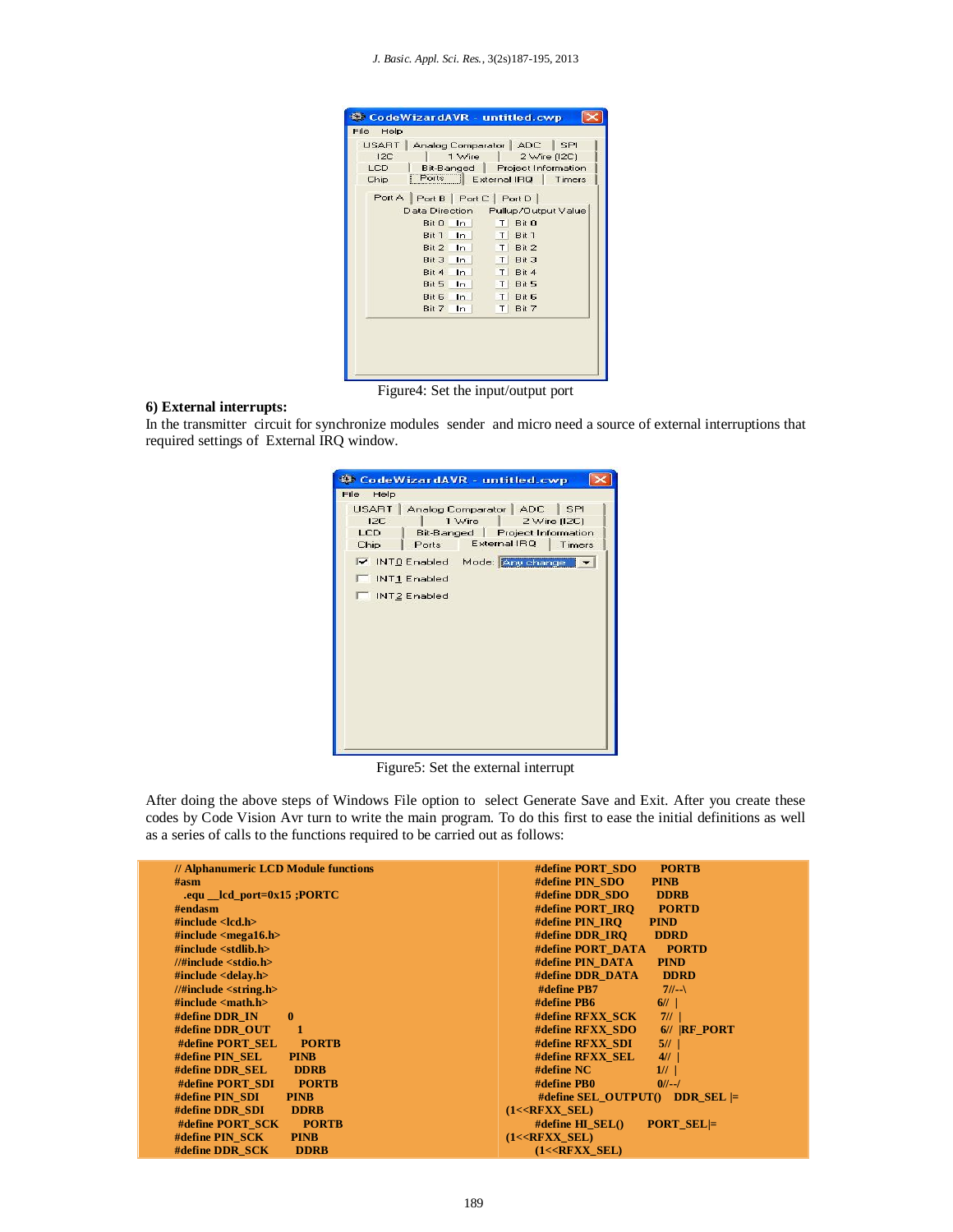Now we use set up and define the transmitter module of the boot program written by hope electronic company manufacturer RFM modules.

| void RFsend_PORT_INIT(void)<br>$H\mathbf{I}$ SEL $()$ ;<br>$H = SDI()$ ;<br>$LOW\_SCK()$ ; | <b>SEL OUTPUT();</b><br>SDI OUTPUT();<br>SDO INPUT();<br><b>SCK OUTPUT();</b> |
|--------------------------------------------------------------------------------------------|-------------------------------------------------------------------------------|
| nsigned int RFsend_WRT_CMD(unsigned int aCmd)                                              |                                                                               |
|                                                                                            | $HI$ SDI $()$ ;                                                               |
| unsigned char i;                                                                           |                                                                               |
| unsigned int temp=0;                                                                       | else                                                                          |
| $LOW_SCK()$ ;                                                                              |                                                                               |
| LOW $SEL()$ :                                                                              | LOW $SDI()$ ;                                                                 |
| $for(i=0;i<16;i++)$                                                                        |                                                                               |
| $temp<<=1$ ;                                                                               | $HI$ $SCK()$ ;                                                                |
| if(SDO HI()                                                                                | $aCmd<<=1$ ;                                                                  |
| $temp=0x0001;$                                                                             | };                                                                            |
|                                                                                            | $LOW_SCK()$ ;                                                                 |
| $LOW_SCK()$ ;                                                                              | $HI$ SEL $()$ ;                                                               |
| $if(aCmd\&0x8000)$                                                                         | return (temp);                                                                |

After you define the Write command to launch the module needs to write information on the desired addresses in the stability we have for this RFM function RF12send\_INIT to create the basic definitions and set up the module according to the following definition:

```
void RF12send_INIT(void){
```

```
 RFsend_WRT_CMD(0x80D7);//EL,EF,433band,12.0pF
 RFsend_WRT_CMD(0x8239);//!er,!ebb,ET,ES,EX,!eb,!ew,DC
 RFsend_WRT_CMD(0xA640);//A140=430.8MHz
 RFsend_WRT_CMD(0xC647);//19.2kbps
 RFsend_WRT_CMD(0x94A0);//VDI,FAST,134kHz,0dBm,-103dBm
 RFsend_WRT_CMD(0xC2AC);//AL,!ml,DIG,DQD4
 RFsend_WRT_CMD(0xCA81);//FIFO8,SYNC,!ff,DR
 RFsend_WRT_CMD(0xC483);//@PWR,NO RSTRIC,!st,!fi,OE,EN
 RFsend_WRT_CMD(0x9850);//!mp,9810=30kHz,MAX OUT
 RFsend_WRT_CMD(0xE000);//NOT USE
 RFsend_WRT_CMD(0xC800);//NOT USE
 RFsend_WRT_CMD(0xC040);//1.66MHz,2.2V
```
According to the RFM register each of the lines above the module a AO function. After the initial definitions of the data sent to a function definition. According to the internal register module each phrase within the registry is written to send B8 address ready. That's why getting this entry with the upload function in mind, as we defined the following :

```
void RF12_SEND(unsigned char aByte)
{ 
 while(\text{PIND\&(1<<2)});//wait for previously TX over
```
RFsend\_WRT\_CMD(0xB800+aByte); }

In the second line of this function, the phrase While to stop the previous module to send complete byte is used. After the call and write the sender module startup programs are for samples and get the required data from the sensors, two functions called readRH and Temperature For moisture and temperature reading environments, we define:

| int readRH(void)    | $k = log10(t);$           |
|---------------------|---------------------------|
|                     | $k = 4.45 - k$ ;          |
| float $t, k$ ;      | $k = (float)(k/0.0485);$  |
| unsigned int t2;    | return k;                 |
| $t = read\_adc(1);$ | int Temprature(void)      |
| $t2 = 9 - t$ ;      |                           |
| $t^* = 820000$ ;    | $f = read \text{adc}(0);$ |
| $t = t/t2$ :        | $c1 = f>>1$ ;             |
|                     | return c1;                |

#### **Main function:**

}

According to the setting in Code wizard as described earlier, many of the required settings in the form of function main () was produced by the following software: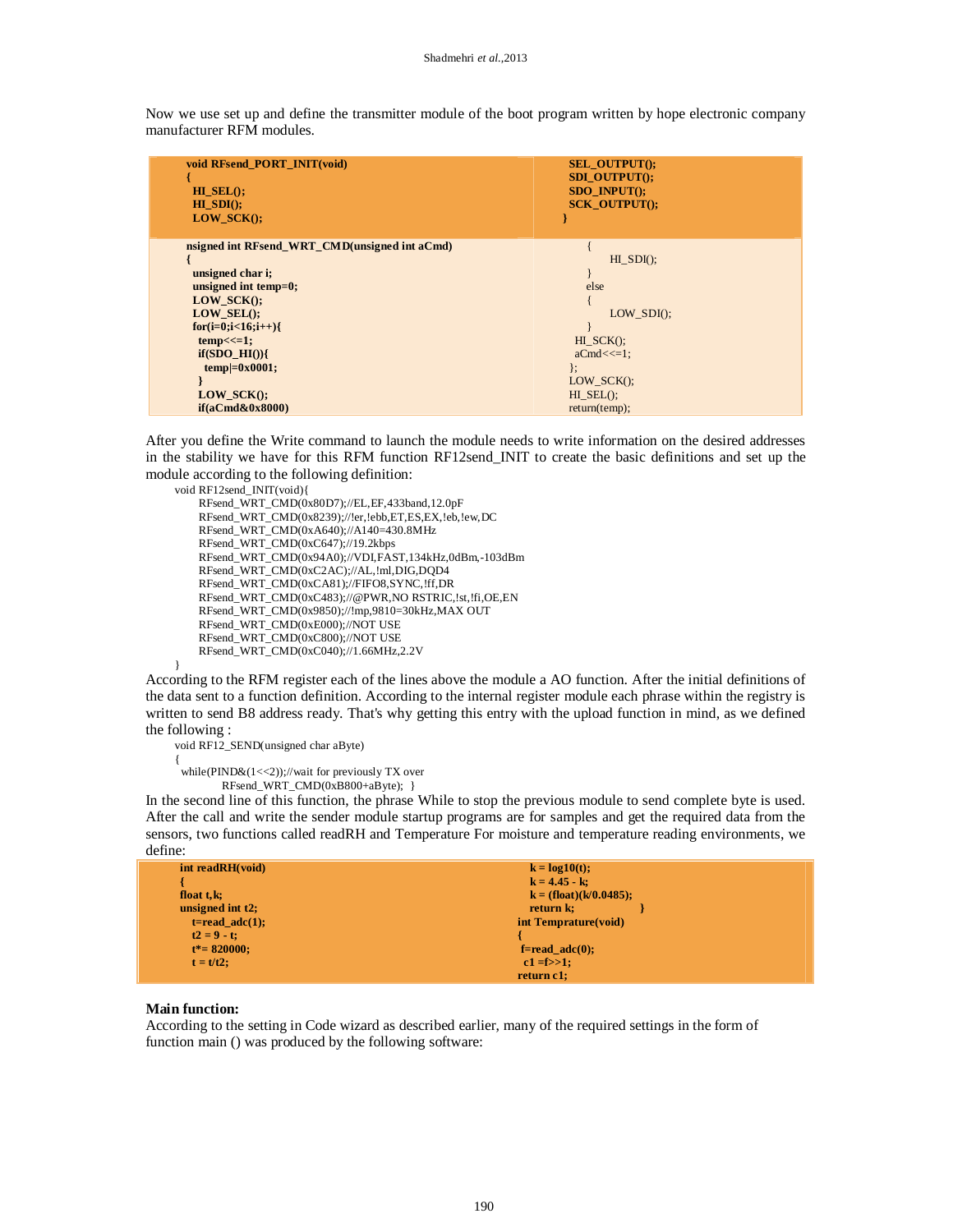| void main(void)                                   |                                                |
|---------------------------------------------------|------------------------------------------------|
| ł                                                 | // Clock va                                    |
| // Declare your local variables here              | $//$ Mode: $N$                                 |
| unsigned int i;                                   | $\frac{\textit{10} \, \text{O}}{\text{O}}$ out |
| unsigned char str $[50], c1, c2$ ;                | $ASSR=0x0$                                     |
| int f;                                            | $TCCR2=0$                                      |
| // Input/Output Ports initialization              | $TCNT2=0$                                      |
| // Port A initialization                          | $OCR2=0x$                                      |
| // Func0=In Func1=In Func2=In Func3=In Func4=In   | // External                                    |
| <b>Func5=In Func6=In Func7=In</b>                 | $\textcolor{red}{\textbf{ // INT0: O}}$        |
| // State0=T State1=T State2=T State3=T State4=T   | $\text{/}\text{/}$ INTO Mo                     |
| State5=T State6=T State7=T                        | $\textcolor{red}{\textbf{ // INT1: O}}$        |
| $PORTA=0x00;$                                     | $\text{/}\text{/}$ INT2: O                     |
| $DDRA=0x00;$                                      | $//$ Timer(s)                                  |
| // Port B initialization                          | $TIMSK=0$                                      |
| // Func0=In Func1=In Func2=In Func3=In Func4=In   | $\theta$ Analog $\theta$                       |
| <b>Func5=In Func6=In Func7=In</b>                 | // Analog 0                                    |
| // State0=T State1=T State2=T State3=T State4=T   | // Analog 0                                    |
| State5=T State6=T State7=T                        | $1:$ Off                                       |
| $PORTB=0x00;$                                     | // Analog 0                                    |
| $DDRB=0x00$ ;                                     | $ACSR=0x$                                      |
| // Port C initialization                          | $SFIOR=0x$                                     |
| // Func0=In Func1=In Func2=In Func3=In Func4=In   | // ADC init                                    |
| <b>Func5=In Func6=In Func7=In</b>                 | $\parallel$ ADC Clo                            |
| // State0=T State1=T State2=T State3=T State4=T   | $\mathcal{U}$ ADC Vo                           |
| State5=T State6=T State7=T                        | // ADC Hig                                     |
| $PORTC=0x00;$                                     | // ADC Au                                      |
| $DDRC=0x00;$                                      | $ADMUX=$                                       |
| // Port D initialization                          | <b>ADCSRA=</b>                                 |
| // Func0=In Func1=In Func2=In Func3=In Func4=In   | $SFIOR&=$                                      |
| <b>Func5=In Func6=In Func7=In</b>                 | // Global e                                    |
| // State0=T State1=T State2=T State3=T State4=T   | #asm("sei"                                     |
| State5=T State6=T State7=T                        | #asm("cli"                                     |
| $PORTD=0x00;$                                     | $DDRD = 0x$                                    |
| $DDRD=0x00$ ;                                     | $for (i=0; i<1$                                |
| // Timer/Counter 0 initialization                 |                                                |
| // Clock source: System Clock                     | Ł<br><b>PORT</b>                               |
| // Clock value: Timer 0 Stopped                   | delay                                          |
| // Mode: Normal top=FFh                           |                                                |
| // OC0 output: Disconnected                       | ł                                              |
| $TCCR0=0x00;$                                     | delay_ms(<br><b>LEDG_ON</b>                    |
|                                                   |                                                |
| $TCNT0=0x00$ ;                                    | <b>LEDR ON</b>                                 |
| $OCR0=0x00;$<br>// Timer/Counter 1 initialization | delay_ms(                                      |
|                                                   | <b>LEDG_OF</b>                                 |
| // Clock source: System Clock                     | <b>LEDROF</b>                                  |
| // Clock value: Timer 1 Stopped                   | <b>LEDG_OF</b>                                 |
| // Mode: Normal top=FFFFh                         | <b>LEDROF</b>                                  |
| // OC1A output: Discon.                           | <b>RFsend_P</b>                                |
| // OC1B output: Discon.                           | RF12send                                       |
| // Noise Canceler: Off                            | $DDRD = (1$                                    |
| // Input Capture on Falling Edge                  | $\mathbf{PORTD} \models$                       |
| $TCCR1A=0x00;$                                    | using TX registe                               |
| TCCR1B=0x00;                                      | $DDRD&=$                                       |
| $TCNT1H=0x00$ :                                   | $lcd\_init(24);$                               |
| $TCNT1L=0x00$ :                                   |                                                |
| $OCR1AH=0x00;$                                    |                                                |
| $OCR1AL=0x00;$                                    |                                                |
| $OCR1BH=0x00;$                                    |                                                |
| $OCR1BL = 0x00;$                                  |                                                |
| // Timer/Counter 2 initialization                 |                                                |
| // Clock source: System Clock                     |                                                |

**lue: Timer 2 Stopped // Mode: Normal top=FFh** put: Disconnected  $\mathbf{0:}$ **TCCR2=0x00; x00: OC Interrupt(s) initialization // INT0: On bde:** Low level **// INT1: Off // INT2: Off // Timer(s)/Counter(s) Interrupt(s) initialization**  $\mathbf{r}$ 00; **// Analog Comparator initialization** *Comparator: Off Comparator Input Capture by Timer/Counter Comparator Output: Off* **ACS SFIOR=0x00; // ADC initialization // ADC Clock frequency: 125.000 kHz // ADC Voltage Reference: AREF pin // ADC High Speed Mode: Off** *to Trigger Source: None*  $ADC_VREF_TYPE;$  $-0x85;$  $0xEF;$ *<u>nable interrupts</u>* **#asm("sei") #asm("cli");**  $\overline{80}$ ;  $f(0; i++)$  **PORTD.7 =! PORTD.7;**  $ms (50);$ **soo**):  $\overline{A}$  $\overline{A}$ **500);**  $\textbf{FQ}$  $E()$ ;  $F()$ ; **FO:**  $\overline{\text{ORT\_INT}}()$ ;  $INT()$ ; <<RF12\_DATA); **PORTD|=(1<<RF12\_DATA);// SET nFFS pin HI when using TX register**   $\mathcal{L}(1\ll2);$  //PD2(INT0)

Number of functions here after launching the module and LED off the first three times the amount that the AA has a package that the diagnosis module is the recipient of the information is ready to be sent to the sender and the recipient after sencron with the number of functions readRH () and temperature( )the moisture content Temperature (s) in the c1 and c2 of the characters.

In this case for the possibility of separation of coding in this way supports the recipient before we send the characters c1 is related to the temperature and the amount of that 20 before c2 (moisture content) submit the number 30. Recent functions for continuous repeat in a loop, and finally we put: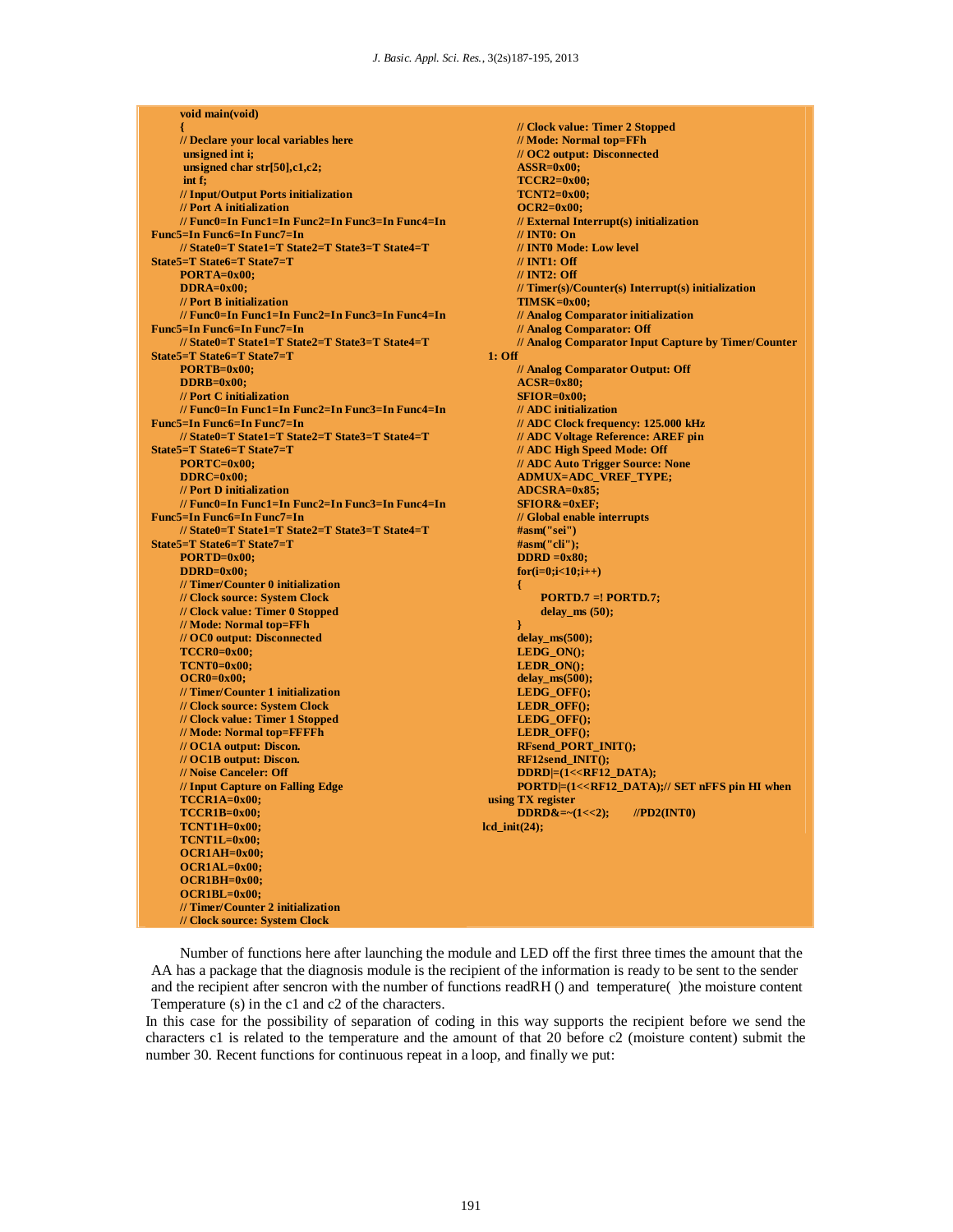| while $(1)$ {                                         |                               |
|-------------------------------------------------------|-------------------------------|
| RFsend WRT $CMD(0x0000)/\prime$ read status register  | RF12 SEND(0xAA);//DUMMY       |
| RFsend WRT CMD(0x8239);//!er.!ebb.ET.ES.EX.!eb.!ew.DC | <b>BYTE</b>                   |
| <b>RF12 SEND(0xAA);//PREAMBLE</b>                     |                               |
| RF12_SEND(0xAA);//PREAMBLE                            | RFsend WRT $CMD(0x8201);$     |
| RF12 SEND(0xAA);//PREAMBLE                            | //LCD MONITORING              |
| RF12 SEND(0x2D);//SYNC HI BYTE                        | $led$ gotoxy $(0,0)$ ;        |
| RF12 SEND(0xD4);//SYNC LOW BYTE                       | lcd putsf("temprature:");     |
| $Temperature():$                                      | $1cd$ gotoxy $(0,10)$ ;       |
| $c2 = readRH$ :                                       | $led$ puts $(cl)$ ;           |
| $RF12$ SEND(c1);                                      | $led$ gotoxy $(1,0)$ ;        |
| $RF12$ SEND(c2);                                      | lcd putsf("Humidity: $\%$ "); |
| delay $ms(500)$ ;                                     | $lcd\_gotoxy(1,10);$          |
| $PORTD.7 = ! PORTD.7;$                                | $led$ puts $(c2)$ ;           |
| RF12 SEND(0xAA);//DUMMY BYTE                          |                               |
| <b>RF12 SEND(0xAA);//DUMMY BYTE</b>                   |                               |

#### **7) Receiver program:**

In the primary circuit of the recipient after the definitions and call once again upon the functions similar to the functions of the transmitter module Builder to define the setup of:

| // Alphanumeric LCD Module functions                                       | #define LEDG_OFF()<br>$\text{PORTD} = (1 < 6)$     |
|----------------------------------------------------------------------------|----------------------------------------------------|
| #asm                                                                       | #define LEDR_ON()<br>$PORTD&=~(1~lt;~7)$           |
| .equ __lcd_port=0x15 ;PORTC                                                | #define LEDR_OFF()<br>$\text{PORTD} = (1 << 7)$    |
| #endasm                                                                    | PORTB.0<br>#define RF12_RES                        |
| $\#$ include <lcd.h></lcd.h>                                               | #define ON<br>$\bf{0}$                             |
| #include $\le$ mega16.h>                                                   | $\mathbf{1}$<br>#define OFF                        |
| #include $\lt$ stdlib.h $>$                                                | bit edge;                                          |
| $\#$ include <stdio.h></stdio.h>                                           |                                                    |
|                                                                            | float $T1,T2$ ;                                    |
| #include <delay.h></delay.h>                                               | // External Interrupt 0 service routine            |
| $\bf{0}$<br>#define DDR_IN                                                 | interrupt [EXT_INT0] void ext_int0_isr(void)       |
| 1<br>#define DDR_OUT                                                       | ł                                                  |
| #define PORT_SEL<br><b>PORTB</b>                                           | // Place your code here                            |
| #define PIN_SEL<br><b>PINB</b>                                             | if (edge)                                          |
| #define DDR_SEL<br><b>DDRB</b>                                             | ₹                                                  |
| #define PORT_SDI<br><b>PORTB</b>                                           | T2=TCNT1;                                          |
| #define PIN_SDI<br><b>PINB</b>                                             | <b>TCNT1=0;</b>                                    |
| #define DDR_SDI<br><b>DDRB</b>                                             | // INTO Mode: Falling Edge                         |
| #define PORT_SCK<br><b>PORTB</b>                                           | $MCUCR=0x02;$                                      |
| #define PIN_SCK<br><b>PINB</b>                                             | $edge=0;$                                          |
| #define DDR_SCK<br><b>DDRB</b>                                             | }else                                              |
| #define PORT_SDO<br><b>PORTB</b>                                           |                                                    |
| #define PIN_SDO<br><b>PINB</b>                                             | T1=TCNT1;                                          |
| #define DDR_SDO<br><b>DDRB</b>                                             | $TCNT1=0;$                                         |
| #define PORT_IRQ<br><b>PORTD</b>                                           | // INT0 Mode: Rising Edge                          |
| #define PIN_IRQ<br><b>PIND</b>                                             | $MCUCR=0x03;$                                      |
| #define DDR_IRQ<br><b>DDRD</b>                                             | $edge=1;$                                          |
| #define PORT_DATA<br><b>PORTD</b>                                          |                                                    |
| #define PIN_DATA<br><b>PIND</b>                                            | }                                                  |
| #define DDR_DATA<br><b>DDRD</b>                                            | // Declare your global variables here              |
| #define PB7<br>$7//-$                                                      | void RFrecieve_PORT_INIT(void){                    |
| 6/1<br>#define PB6                                                         | $H__SEL();$                                        |
| #define RFXX_SCK<br>7/1                                                    | $H\_SDI()$ ;                                       |
| #define RFXX SDO<br>$6//$ $ RF_PORT$                                       | $LOW\_SCK$ $();$                                   |
| #define RFXX_SDI<br>5//                                                    | //SET nFFS pin HI when using FIFO                  |
| #define RFXX_SEL<br>4/1                                                    | $HIDATA()$ ;                                       |
| #define NC<br>1/1                                                          | <b>SEL_OUTPUT();</b>                               |
| #define PB0<br>$0/$ --/                                                    | <b>SDI_OUTPUT();</b>                               |
| #define SEL_OUTPUT() DDR_SEL $\models$                                     | $SDO$ _INPUT $()$ ;                                |
| $(1<$ <b>RFXX_SEL</b> $)$                                                  | <b>SCK_OUTPUT();</b>                               |
| #define $HI\_SEL()$<br>$PORT\_SEL$                                         | $IRQ$ <sub>IN</sub> $()$ ;                         |
| $(1<$ <b>RFXX_SEL</b> $)$                                                  | DATA_OUT();                                        |
| #define $LOW\_SEL()$                                                       | ł                                                  |
| $PORT\_SEL&=~(1<$                                                          | unsigned int RFrecieve_WRT_CMD(unsigned int aCmd){ |
| #define SDI_OUTPUT() DDR_SDI $\models$                                     | unsigned char i;                                   |
|                                                                            |                                                    |
| $(1<$ <b>RFXX_SDI</b> $)$                                                  | unsigned int temp;                                 |
| #define HL_SDI()<br>$PORT\_SDI$ =                                          | $temp=0;$                                          |
| $(1<$ <b>RFXX_SDI</b> $)$                                                  | $LOW\_SCK()$ ;                                     |
| #define LOW_SDI()                                                          | $LOW$ <sub>_SEL</sub> $()$ ;                       |
| $PORT\_SDI&=~(1<$                                                          | $for (i=0; i<16; i++)$                             |
| $DDR\_SDO&=$<br>#define SDO_INPUT()                                        | $if(aCmd\&0x8000)\{$                               |
| $~\sim$ (1< <rfxx_sdo)< th=""><th><math>H\_SDI()</math>;</th></rfxx_sdo)<> | $H\_SDI()$ ;                                       |
| #define LOW_SDO()<br>$PORT\_SDO&=$                                         | $else{$                                            |
| $(1<$ <b>RFXX_SDO</b> $)$                                                  | $LOW\_SDI();$                                      |
| #define $SDO$ _HI $()$                                                     | ł                                                  |
| PIN_SDO&(1< <rfxx_sdo)< th=""><th><math>H_SCK()</math>;</th></rfxx_sdo)<>  | $H_SCK()$ ;                                        |
| #define $SCK_OUTPUT()$ DDR_SCK $\models$                                   | $temp<<=1$ ;                                       |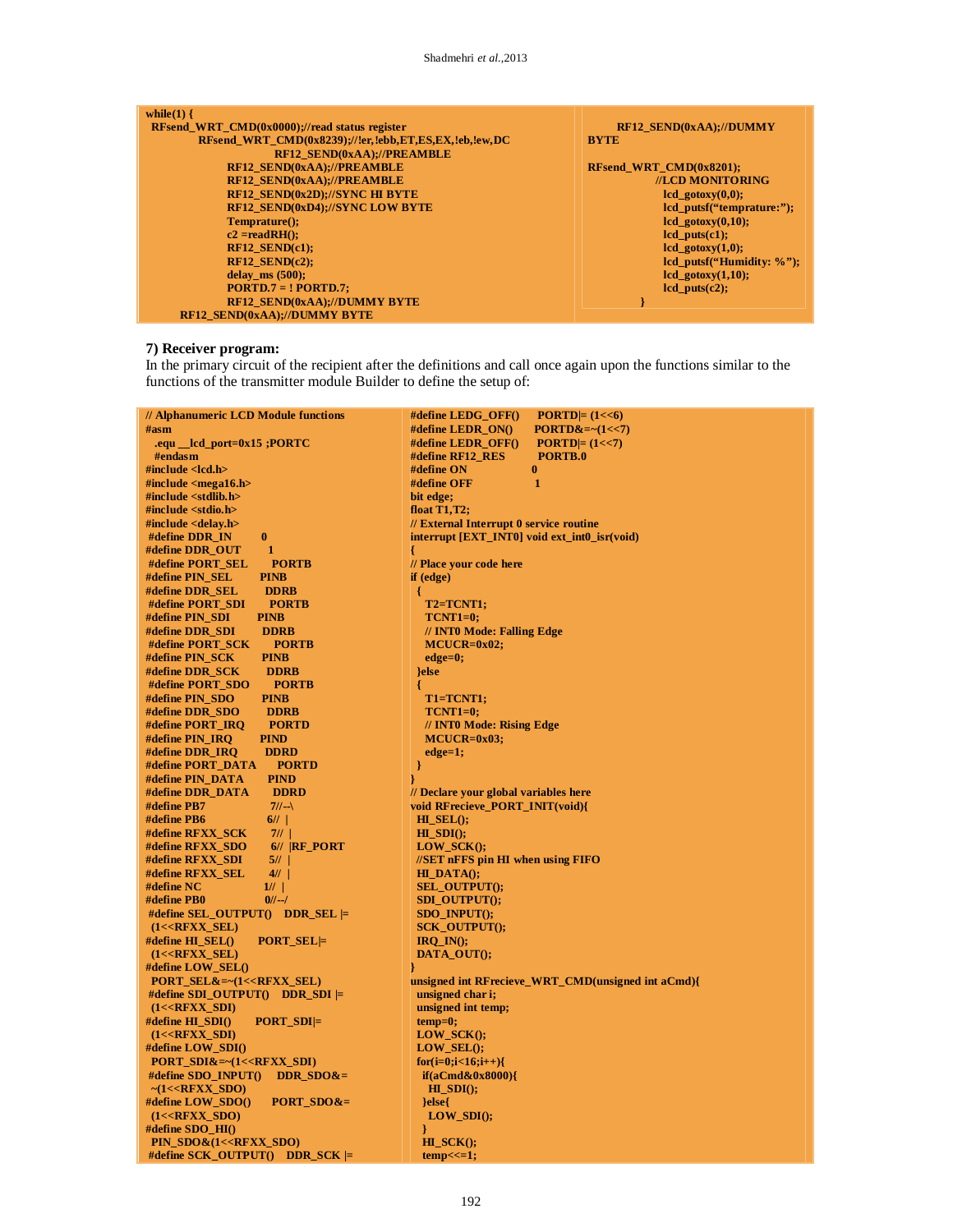| $(1<$ <b>RFXX SCK</b> $)$                                | $if(SDO$ $HI()$ }                                        |
|----------------------------------------------------------|----------------------------------------------------------|
| #define $HI$ $SCK()$<br><b>PORT SCK</b> $\equiv$         | $temp =0x0001$ ;                                         |
| $(1<$ <b>RFXX SCK</b> $)$                                |                                                          |
| #define LOW SCK()                                        | <b>LOW SCK<math>()</math>:</b>                           |
| <b>PORT SCK&amp;=~<math>(1&lt;&lt;</math>RFXX_SCK)</b>   | $a$ Cmd $<<=1$ ;                                         |
| ////////////////////////////////                         | Б.                                                       |
| #define RF12 IRO<br>$\overline{2}$                       | $H\mathbf{I}$ SEL $()$ :                                 |
| #define IRO $IN()$<br><b>DDR IRQ</b>                     | return (temp);                                           |
| $&=-(1< IRO)$                                            |                                                          |
| #define WAIT IRO LOW()                                   | void RF12recieve INIT(void){                             |
| while( $\text{PIND&}(1\text{<<}R\text{F12} \text{IRQ}))$ | RFrecieve WRT CMD(0x80D7);//EL, EF, 433band, 11.5pF      |
| //////////////////////////////                           | RFrecieve WRT CMD(0x82D9)://!er.!ebb.ET.ES.EX.!eb.!ew.DC |
| #define RF12 DATA<br>$4$ //PD4                           | RFrecieve WRT CMD(0xA640);//434MHz                       |
| #define DATA OUT()                                       | RFrecieve WRT CMD(0xC647);//4.8kbps                      |
| <b>DDR DATA=1&lt;<rf12 b="" data<=""></rf12></b>         | RFrecieve WRT CMD(0x94A0)://VDI.FAST.134kHz.0dBm.-103dBm |
| #define $HI$ DATA()                                      | RFrecieve WRT CMD(0xC2AC);//AL,!ml,DIG,DOD4              |
| <b>PORT DATA=1&lt;<rf12 b="" data<=""></rf12></b>        | RFrecieve WRT CMD(0xCA81);//FIFO8,SYNC,!ff,DR            |
| #define LEDG OUTPUT() DDRD $\vert = \sim (1 \lt 6)$      | RFrecieve WRT CMD(0xC483);//@PWR,NO RSTRIC,!st,!fi,OE,EN |
| #define LEDR_OUTPUT() DDRD =~(1<<7)                      | RFrecieve WRT CMD(0x9850);//!mp,9810=30kHz,MAX OUT       |
| #define LEDG $ON()$ $PORTD&=~(1~lt;~6)$                  | RFrecieve WRT CMD(0xE000);//NOT USE                      |
|                                                          | RFrecieve WRT CMD(0xC800)://NOT USE                      |
|                                                          | RFrecieve WRT CMD(0xC400)://1.66MHz.2.2V                 |
|                                                          |                                                          |
|                                                          | char $RF12$ $RECV(void)$                                 |
|                                                          | unsigned int FIFO data;                                  |
|                                                          | <b>WAIT IRO LOWO:</b>                                    |
|                                                          | <b>RFrecieve WRT CMD(0x0000);</b>                        |
|                                                          | FIFO data=RFrecieve WRT CMD(0xB000);                     |
|                                                          | return(FIFO data&0x00FF):                                |
|                                                          |                                                          |

# **Main function:**

According to the desired conditions and using the Code wizard function main () is defined as we provide the following:

| void main(void)                                                                      | // Timer/Counter 2 initialization                                        |
|--------------------------------------------------------------------------------------|--------------------------------------------------------------------------|
|                                                                                      | // Clock source: System Clock                                            |
| // Declare your local variables here                                                 | // Clock value: Timer 2 Stopped                                          |
| char i,i1,i2,i3,c1,c2,c3,c11,c21,c31;                                                | // Mode: Normal top=FFh                                                  |
| // Input/Output Ports initialization                                                 | // OC2 output: Disconnected                                              |
| // Port A initialization                                                             | $ASSR=0x00;$                                                             |
| // Func0=In Func1=In Func2=In Func3=In Func4=In Func5=In                             | $TCCR2=0x00;$                                                            |
| $Func6=InFunc7=In$                                                                   | $TCNT2=0x00;$                                                            |
| // State0=T State1=T State2=T State3=T State4=T State5=T                             | $OCR2=0x00;$                                                             |
| State $6=T$ State $7=T$                                                              |                                                                          |
|                                                                                      | $\frac{1}{\sqrt{2}}$ External Interrupt(s) initialization<br>// INT0: On |
| PORTA=0x00;                                                                          |                                                                          |
| $DDRA=0x00:$                                                                         | // INTO Mode: Falling Edge                                               |
| // Port B initialization<br>// Func0=In Func1=In Func2=In Func3=In Func4=In Func5=In | $\frac{\textit{}}{\textit{N}}$ INT1: Off                                 |
|                                                                                      | $\frac{\textit{1}}{\textit{1}}$ INT2: Off                                |
| <b>Func6=In Func7=In</b>                                                             | $GICR = 0x40$                                                            |
| // State0=T State1=T State2=T State3=T State4=T State5=T                             | $MCUCR = 0x02$ ;                                                         |
| $State6=T State7=T$                                                                  | MCUCSR=0x00;                                                             |
| $PORTB=0x00;$                                                                        | $GIFR=0x40$                                                              |
| $DDRB=0x00$                                                                          | $//$ Timer(s)/Counter(s) Interrupt(s) initialization                     |
| // Port C initialization                                                             | TIMSK=0x00;                                                              |
| // Func0=Out Func1=Out Func2=Out Func3=Out Func4=Out                                 | // Analog Comparator initialization                                      |
| Func5=Out Func6=Out Func7=Out                                                        | // Analog Comparator: Off                                                |
| // State0=0 State1=0 State2=0 State3=0 State4=0 State5=0                             | // Analog Comparator Input Capture by Timer/Counter 1: Off               |
| $State6=0$ State $7=0$                                                               | // Analog Comparator Output: Off                                         |
| $PORTC=0x00;$                                                                        | $ACSR=0x80;$                                                             |
| $DDRC=0xFF$                                                                          | $SFIOR=0x00$                                                             |
| // Port D initialization                                                             | // USART initialization                                                  |
| // Func0=In Func1=In Func2=In Func3=In Func4=In Func5=In                             | // Communication Parameters: 8 Data, 1 Stop, No Parity                   |
| <b>Func6=In Func7=In</b>                                                             | // USART Receiver: On                                                    |
| // State0=T State1=T State2=T State3=T State4=T State5=T                             | // USART Transmitter: On                                                 |
| State6=T State7=T                                                                    | // USART Mode: Asynchronous                                              |
| $PORTD=0x00;$                                                                        | // USART Baud Rate: 9600                                                 |
| $DDRD=0x00$ ;                                                                        | $UCSRA=0x00;$                                                            |
| // Timer/Counter 0 initialization                                                    | $UCSRB=0x18$                                                             |
| // Clock source: System Clock                                                        | $UCSRC = 0x86$                                                           |
| // Clock value: Timer 0 Stopped                                                      | $UBRRH=0x00;$                                                            |
| // Mode: Normal top=FFh                                                              | $UBRRL=0x19$ ;                                                           |
| // OC0 output: Disconnected                                                          | // Global enable interrupts                                              |
| $TCCR0=0x00;$                                                                        | #asm("sei")                                                              |
| $TCNT0=0x00;$                                                                        | LEDG_OFF();                                                              |
| $OCR0=0x00;$                                                                         | $LEDR_OFF();$                                                            |
| // Timer/Counter 1 initialization                                                    | LEDG_OUTPUT();                                                           |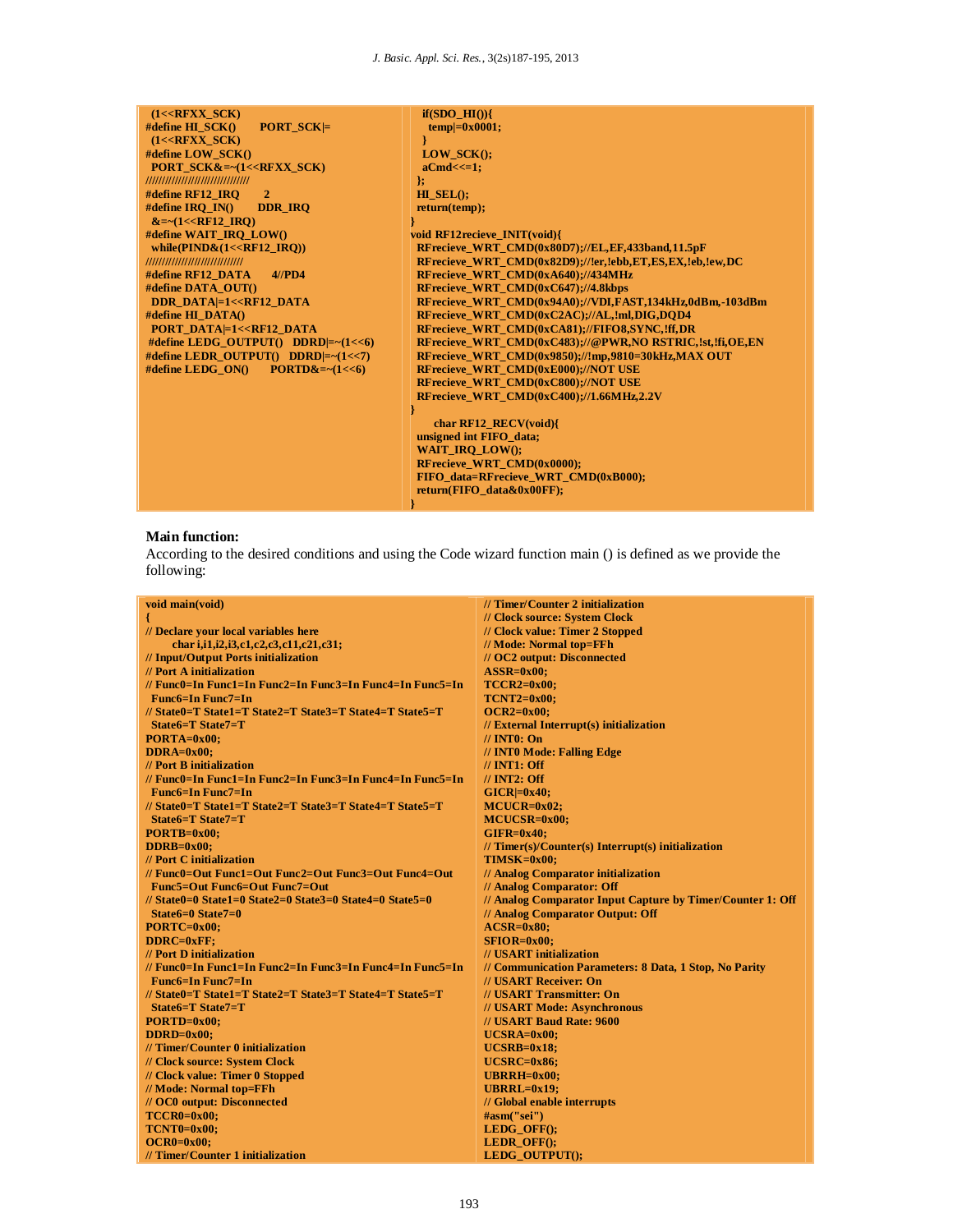| // Clock source: System Clock      | LEDR OUTPUT();                 |
|------------------------------------|--------------------------------|
| // Clock value: Timer 1 Stopped    | $for(i=0;i<3;i++)$             |
| // Mode: Normal top=FFFFh          |                                |
| $\mathcal{U}$ OC1A output: Discon. | delay $ms(200)$ ;              |
| $\mathcal{U}$ OC1B output: Discon. | LEDG $ON()$ :                  |
| // Noise Canceler: Off             | <b>LEDR ON<math>()</math>:</b> |
| // Input Capture on Falling Edge   | delay $ms(200)$ ;              |
| $TCCR1A=0x00;$                     | LEDG OFF $()$ :                |
| $TCCR1B=0x00:$                     | <b>LEDR OFFO:</b>              |
| $TCNT1H=0x00;$                     |                                |
| $TCNT1L=0x00;$                     | LEDG OFF();                    |
| $OCRAH=0x00:$                      | <b>LEDR OFF()</b>              |
| $OCR1AL=0x00;$                     |                                |
| $OCR1BH=0x00;$                     |                                |
| $OCR1BL = 0x00$ :                  |                                |

;After the recipient's definitions for the required functions of the module setup it will call the lift:

 //Initialize command port RFrecieve\_PORT\_INIT(); //Initialize RF12 chip RF12recieve\_INIT(); //Init FIFO

 RFrecieve\_WRT\_CMD(0xCA81);Had to download and view the information in a ring of active buffer FIFO has to end, then we check the bytes received, according to the sender if the first byte is received, then the next byte number 20 is related to the temperature and call it after that to decimal, and single in c1 and c2 and c3 of the character set, Otherwise call the function RF12\_RES with (a) the recipient micro once startup again (RESET) until get receive again.

| while $(1)$                       | $c1 = i1/100$ ;     |
|-----------------------------------|---------------------|
|                                   | $i1 = i1-100$ * c1; |
| $\mathcal{U}$ Enable FIFO         | $c2 = i1/10$ ;      |
| <b>RFrecieve WRT CMD(0xCA83);</b> | $i1 = i1-10$ $c2$ ; |
| //Receive Check sum               | $c3 = i1$ :         |
| $i=RF12$ RECV $()$ ;              | $c1 + 0x30$ ;       |
| $i1 = RF12$ RECV $(i)$ ;          | $c2 + 0x30$ :       |
| $i2=RF12$ RECV $(i)$ ;            | $c3 + 0x30$         |
| $i3=RF12$ RECV();                 |                     |
| $\mathbf{W}$ Disable FIFO         |                     |
| <b>RFrecieve WRT CMD(0xCA81);</b> | else                |
| //Temprature Recognition          |                     |
| if $(i=20)$                       | $RF12$ RES = ON;    |
|                                   | Delay $ms(500)$ ;   |
|                                   | $RF12$ RES = OFF    |

;Finally, using the commands send a serial that will be more of the expression of the desired character by contact micro USART and transferred to the computer through a COM port may.

| //Humidity Recognition        | putchar $(c2)$ ;            |
|-------------------------------|-----------------------------|
| if $(i2=30)$                  |                             |
|                               | if $(c3 := 0)$              |
| $c11 = i3/100;$               |                             |
| $i3 = i3-100$ *c11;           | putchar(c3);                |
| $c21 = i3/10$ ;               |                             |
| $i3 = i3-10$ * $c21$ ;        | putchar(0x0D);              |
| $c31 = i3;$                   |                             |
| $c11 + 0x30$ ;                | //Humidity Sending To USART |
| $c21 + 0x30$ ;                | if(c11 != 0)                |
| $c31 + 20x30$ ;               |                             |
|                               | putchar $(c11)$ ;           |
| else                          |                             |
|                               | if $(c21 := 0)$             |
| $RF12$ <sub>_RES</sub> = ON;  |                             |
| Delay_ms $(500);$             | putchar $(c21)$ ;           |
| $RF12$ <sub>_RES</sub> = OFF; |                             |
|                               | if $(c31 := 0)$             |
| //Temprature sending to USART |                             |
| if(c1 != 0)                   | putchar $(c31)$ ;           |
|                               |                             |
| putchar(c1);                  | putchar(0x0D);              |
|                               | };                          |
| if $(c2 := 0)$                |                             |
|                               |                             |